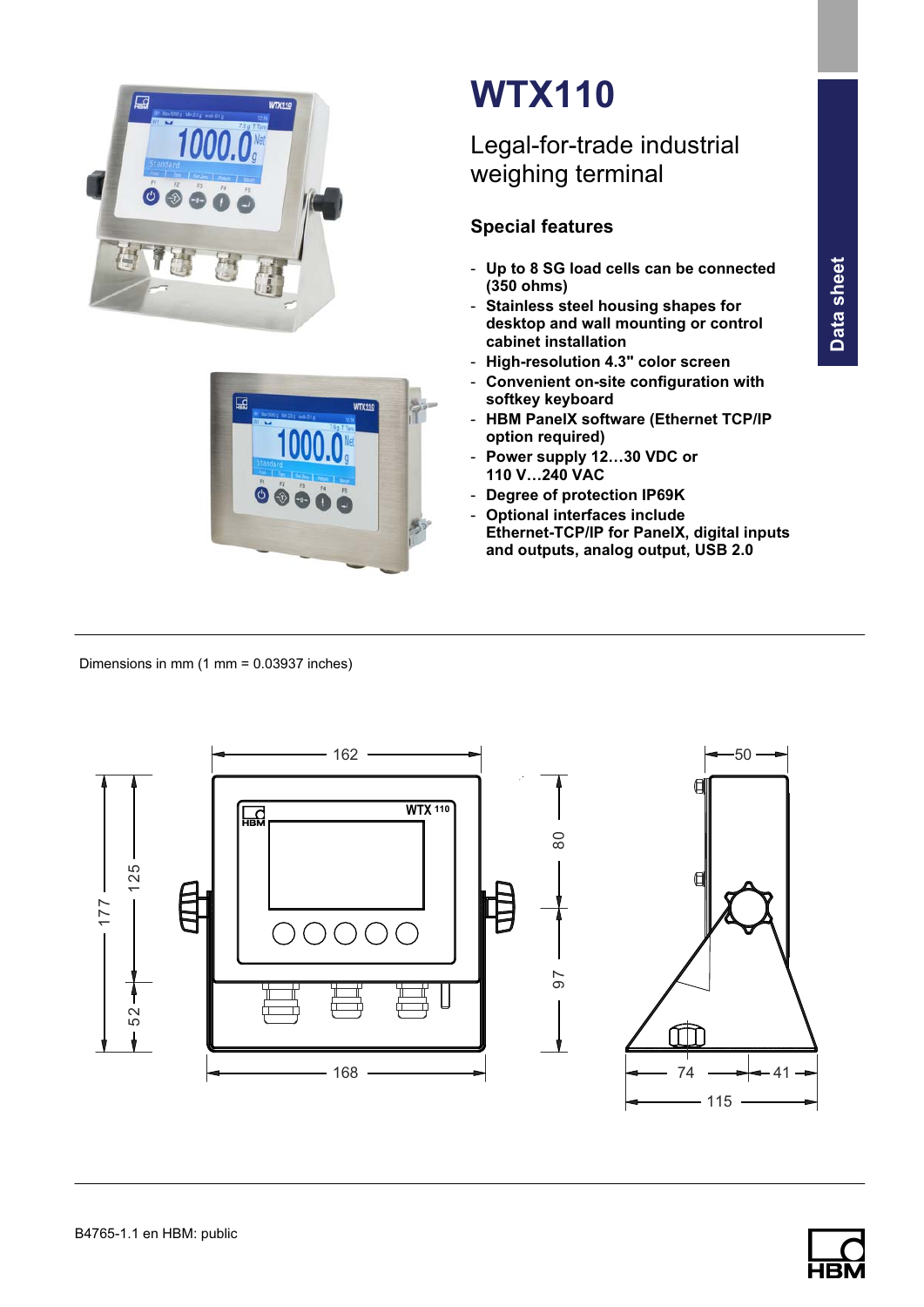## Specifications for WTX110

| <b>Type</b>                                                                  |                  | <b>WTX110</b>                                                                                                                                                                         |
|------------------------------------------------------------------------------|------------------|---------------------------------------------------------------------------------------------------------------------------------------------------------------------------------------|
| Load cell connection analog K-WTX110-A-***-**-**-**-**-**-**                 |                  |                                                                                                                                                                                       |
| Industrial display resolution                                                | d                | 30,000                                                                                                                                                                                |
| Accuracy class as per OIML R76 (Class III and IIII)                          | $d = e$          | 10,000                                                                                                                                                                                |
| Input sensitivity legal for trade                                            | $\mu$ V/e        | 0.33                                                                                                                                                                                  |
| <b>Measuring range</b>                                                       | mV/V             | ±3                                                                                                                                                                                    |
| Load cell connection (short-circuit proof)                                   |                  | Six-wire and four-wire circuit                                                                                                                                                        |
| Max. number of load cells (short-circuit proof)                              | Ω                | $8 \times 350$                                                                                                                                                                        |
| Excitation voltage of load cells (short-circuit proof)                       | $V_{DC}$         | 5                                                                                                                                                                                     |
| Internal sampling rate                                                       | 1/sec.           | 50-800                                                                                                                                                                                |
| <b>Internal resolution</b>                                                   | <b>Divisions</b> | 524,000                                                                                                                                                                               |
| Non-linearity of measuring range                                             | %                | 0.018                                                                                                                                                                                 |
| Temperature coefficient of the zero signal per 10 K                          | $\%$             | 0.003                                                                                                                                                                                 |
| Temperature coefficient of sensitivity per 10 K                              | $\%$             | 0.006                                                                                                                                                                                 |
| <b>Filters</b>                                                               |                  | Adjustable digital filter (low-pass)                                                                                                                                                  |
| Minimum transducer resistance                                                | Ω                | 43                                                                                                                                                                                    |
| <b>Multi-range</b>                                                           |                  | Yes, adjustable up to 3 ranges                                                                                                                                                        |
| <b>Multi-interval</b>                                                        |                  | Yes, adjustable up to 3 ranges                                                                                                                                                        |
| <b>Connected loads of DC power supply</b>                                    |                  |                                                                                                                                                                                       |
| Supply voltage                                                               | $V_{DC}$         | 12  30 (-15% +10%) protected against polarity<br>reversal                                                                                                                             |
| Current consumption                                                          | A                | 1.30.4                                                                                                                                                                                |
| <b>Connected loads of AC power supply</b>                                    |                  |                                                                                                                                                                                       |
| Supply voltage                                                               | $V_{AC}$         | 110 V  240 V (-15 % +10 %)                                                                                                                                                            |
| System frequency                                                             | Hz               | 50  60 Hz                                                                                                                                                                             |
| Nominal (rated) current                                                      | A                | 0.250.1                                                                                                                                                                               |
| <b>Power consumption</b>                                                     |                  |                                                                                                                                                                                       |
| <b>Maximum power consumption</b><br>(with 8 x 350--ohm load cells connected) | W                | 9                                                                                                                                                                                     |
| <b>Maximum power consumption</b>                                             | W                | 14                                                                                                                                                                                    |
| <b>Display</b>                                                               |                  | Active color TFT, 4,3" (11 cm), maximum resolu-<br>tion 480 x 272<br>display resolution of weight, weight unit, zero and<br>movement cursor, error messages in plain text,<br>English |
| <b>Processor</b>                                                             |                  | 32-bit ARM processor, 266MHz, Linux operating<br>system                                                                                                                               |
| Keyboard                                                                     |                  | Membrane keypad with softkeys for zero balance,<br>taring, printing weights, addition and special<br>functions                                                                        |
| <b>Housing shapes</b>                                                        |                  | Wall/desktop housing<br>Panel mounting                                                                                                                                                |
| Degree of protection per EN 60529                                            |                  | Wall/desktop housing: IP69K<br>Panel mounting: IP69K (front)                                                                                                                          |
| <b>Material</b>                                                              |                  |                                                                                                                                                                                       |
| Material                                                                     |                  | Stainless steel                                                                                                                                                                       |
| Weight, approx.                                                              | kg               | 1.5                                                                                                                                                                                   |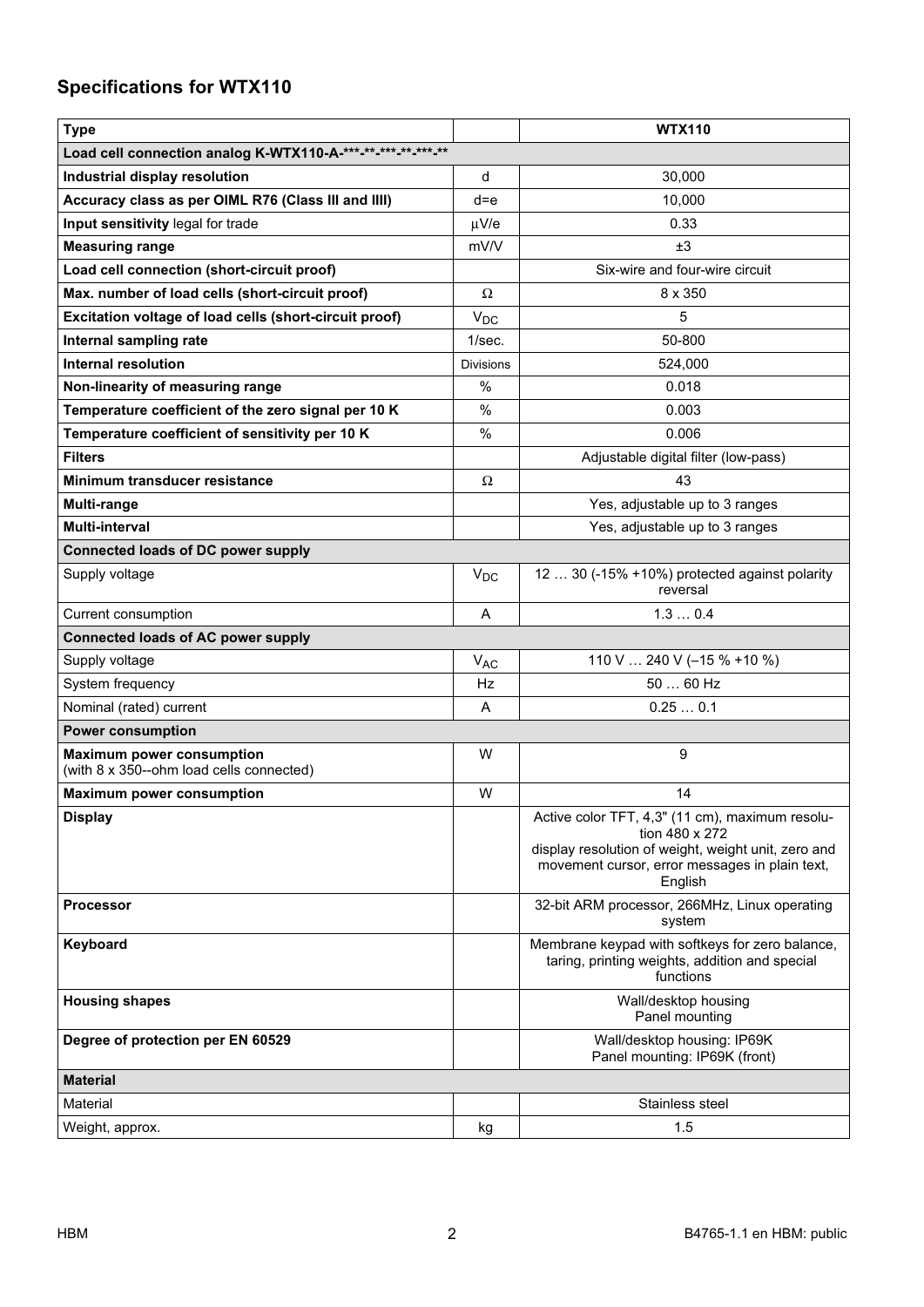| <b>Type</b>                                                                                                |        | <b>WTX110</b>                                                                                                                                |
|------------------------------------------------------------------------------------------------------------|--------|----------------------------------------------------------------------------------------------------------------------------------------------|
| Dimensions (WxHxD)                                                                                         | mm     | Desktop housing: 168 x 177 x 115<br>Wall-mounted housing: 168 x 151 x 121<br>Panel mounting: 182 x 145 x 47<br>Panel frame cutout: 164 x 128 |
| <b>Temperature ranges</b>                                                                                  |        |                                                                                                                                              |
| Storage                                                                                                    |        | $-25^{\circ}$ C to +70 $^{\circ}$ C at 95% rel. humidity,<br>non-condensing                                                                  |
| Operation (industrial and legal for trade)                                                                 |        | $-10^{\circ}$ C to +40 $^{\circ}$ C at 95% rel. humidity,<br>non-condensing                                                                  |
| <b>Standards</b>                                                                                           |        |                                                                                                                                              |
| Measurement accuracy                                                                                       |        | EN45501, OIML R76-1, R61-1, R51-1                                                                                                            |
| Immunity to interference                                                                                   |        | EN 61326-1                                                                                                                                   |
| Emission (EME)                                                                                             |        | EN 61326-1, EN55011, Class A, Group 1                                                                                                        |
| <b>Battery</b>                                                                                             |        | Type CR2032                                                                                                                                  |
| inputs and outputs/interfaces                                                                              |        |                                                                                                                                              |
| Digital inputs and outputs (optional)                                                                      |        | Up to 3 digital inputs and 4 outputs per device vari-<br>ant. 24 VDC, 500 mA, short-circuit proof, optically<br>isolated                     |
|                                                                                                            |        | Note dependencies related to additional option!                                                                                              |
| <b>Ethernet interface (optional)</b>                                                                       |        | Ethernet TCP/IP connection, e.g. PanelX and/or<br>WTX mobile firmware update possible                                                        |
| <b>USB</b> (optional)                                                                                      |        | USB2.0; firmware update possible                                                                                                             |
| Analog output (optional)                                                                                   | mA     | $0-20, 4-20$                                                                                                                                 |
|                                                                                                            | $\vee$ | $0-10.2-10$                                                                                                                                  |
|                                                                                                            |        | for gross or net weight; 15-bit resolution<br>30,000 increments, with possibility of adjustment                                              |
| Serial interface to connection, for example to PC, printer,<br>scanner or remote indication (optional)     |        | <b>RS232</b>                                                                                                                                 |
|                                                                                                            |        | RS485 (4-wire, non-isolated)                                                                                                                 |
| Alibi memory (optional)                                                                                    |        | For recording the last 1,000,000 weighing results                                                                                            |
| Mains connection plug for AC power supply with inte-<br>grated power pack (depending on AC device version) |        | Europe, USA, UK, Australia, Switzerland,<br>South Africa                                                                                     |

#### Accessories

| <b>Description</b>                                          | <b>Ordering number</b> |
|-------------------------------------------------------------|------------------------|
| <b>Connection cable for Ethernet connection</b>             |                        |
| Ethernet M12 to RJ45 connection cable, 5 m, gray            | 1-KAB2129-5            |
| Ethernet M12 to RJ45 connection cable, 10 m, gray           | 1-KAB2129-10           |
| Ethernet M12 to RJ45-connection cable, 5 m, 90° plug, gray  | 1-KAB2130-5            |
| Ethernet M12 to RJ45-connection cable, 10 m, 90° plug, gray | 1-KAB2130-10           |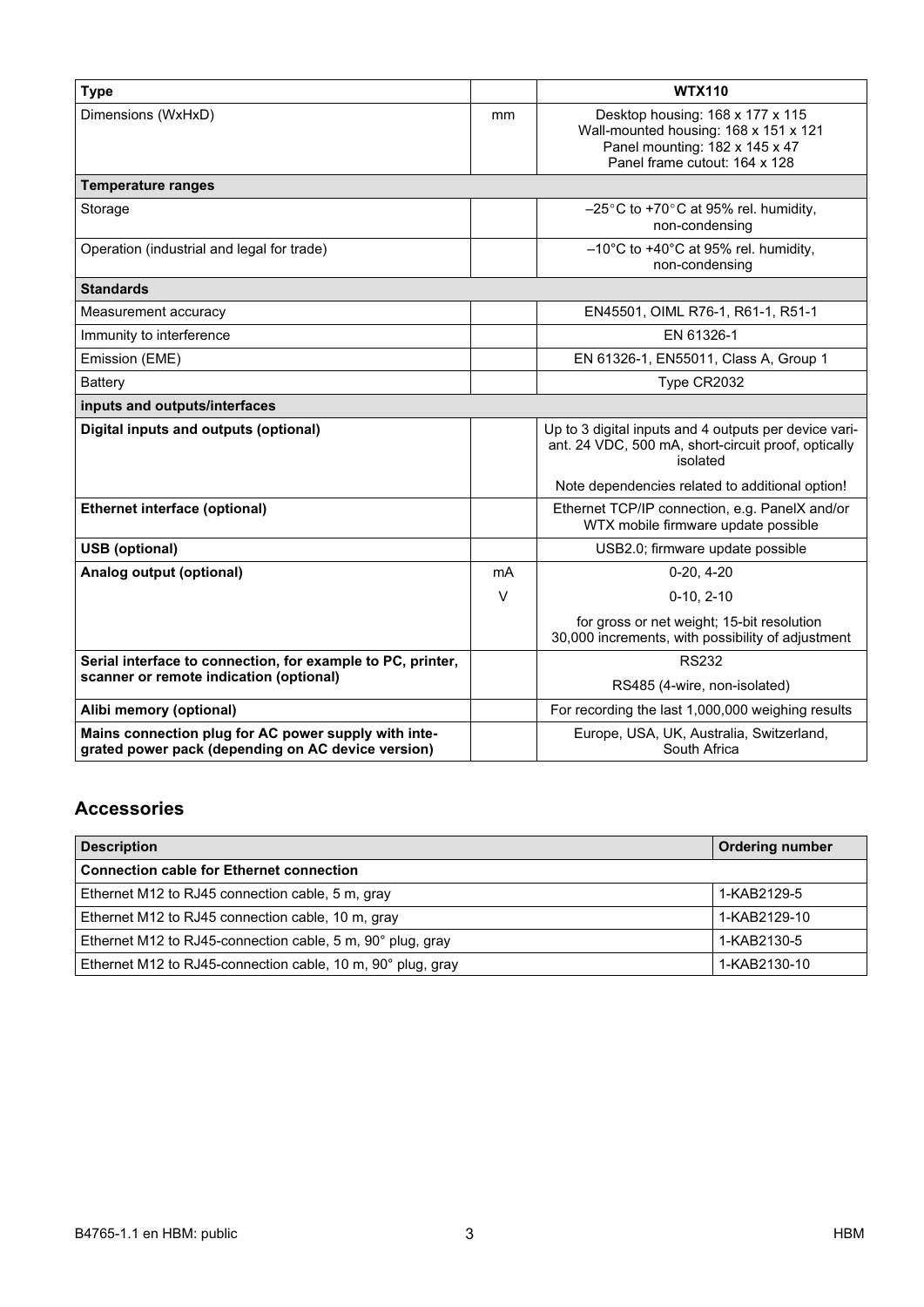### Dimensions for wall-mounting



#### Control cabinet dimensions

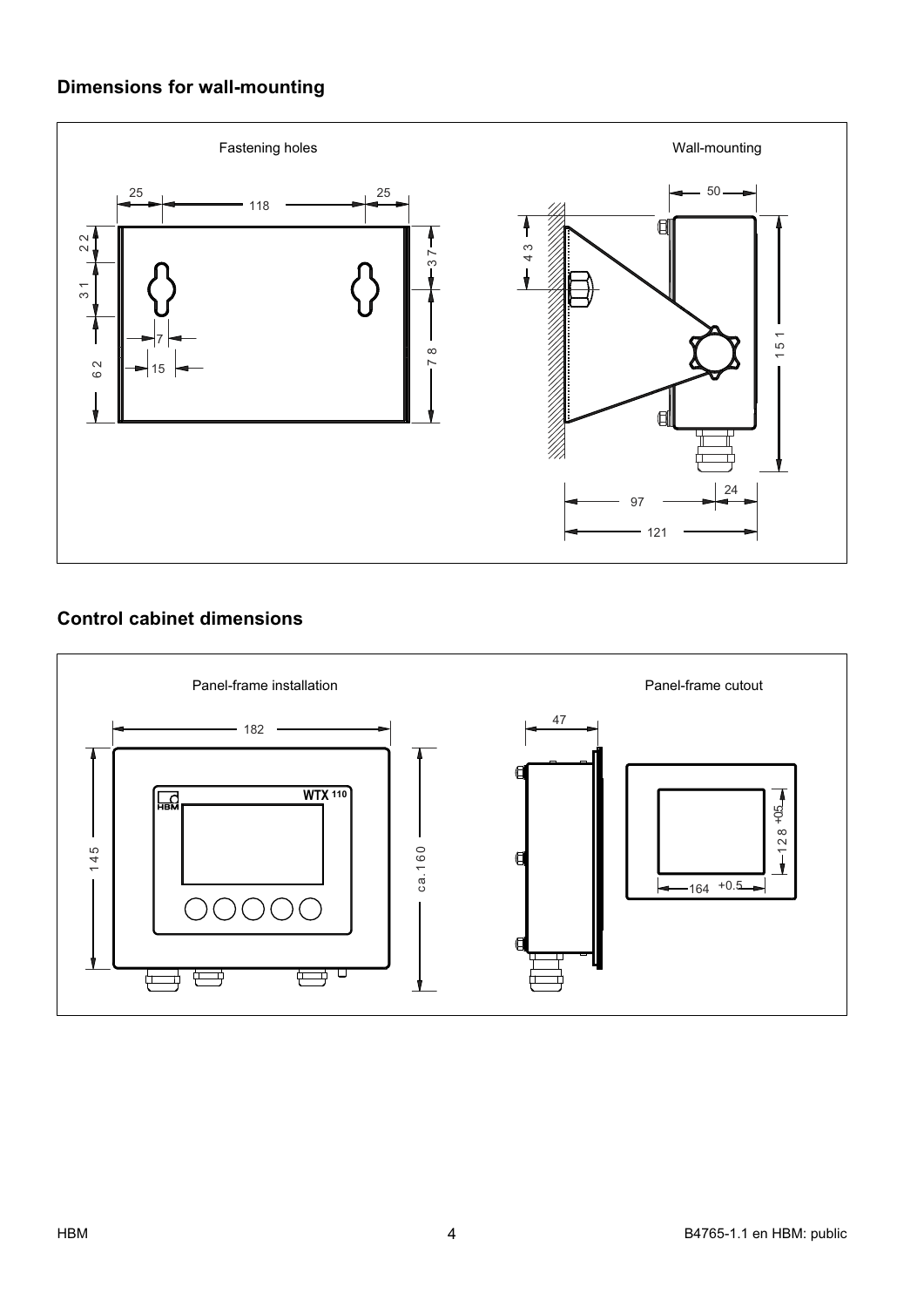#### Product numbers

#### K-WTX110…, optional versions

| Ordering number |                   |                 |                                               |                                                                     |                                 |                                 |                                                                                                                |  |
|-----------------|-------------------|-----------------|-----------------------------------------------|---------------------------------------------------------------------|---------------------------------|---------------------------------|----------------------------------------------------------------------------------------------------------------|--|
| <b>K-WTX110</b> |                   |                 |                                               |                                                                     |                                 |                                 |                                                                                                                |  |
|                 | Code              |                 | Option 1: Load cell connection                |                                                                     |                                 |                                 |                                                                                                                |  |
|                 | A                 |                 |                                               | Analog SG load cells and SG sensors acc. to technical specification |                                 |                                 |                                                                                                                |  |
|                 |                   | Code            | Option 2: Power supply                        |                                                                     |                                 |                                 |                                                                                                                |  |
|                 |                   | DC/             | 24 VDC                                        |                                                                     |                                 |                                 |                                                                                                                |  |
|                 |                   | AC1             | 110-240 V AC plug Europe                      |                                                                     |                                 |                                 |                                                                                                                |  |
|                 |                   | AC <sub>2</sub> | 110-240 V AC plug US                          |                                                                     |                                 |                                 |                                                                                                                |  |
|                 |                   | AC <sub>3</sub> | 110-240 V AC plug UK                          |                                                                     |                                 |                                 |                                                                                                                |  |
|                 |                   | AC4             | 110-240 V AC plug Switzerland                 |                                                                     |                                 |                                 |                                                                                                                |  |
|                 |                   | AC5             | 110-240 V AC plug South Africa                |                                                                     |                                 |                                 |                                                                                                                |  |
|                 |                   | AC6             | 110-240 V AC plug Australia                   |                                                                     |                                 |                                 |                                                                                                                |  |
|                 |                   | BA/             |                                               |                                                                     |                                 |                                 | External battery 12-30VDC (battery not included)                                                               |  |
|                 |                   |                 | Code<br>Option 3: Housing variant             |                                                                     |                                 |                                 |                                                                                                                |  |
|                 |                   |                 | CA                                            |                                                                     |                                 | Control cabinet installation    |                                                                                                                |  |
|                 |                   |                 | <b>TA</b><br>Desktop housing or wall-mounting |                                                                     |                                 |                                 |                                                                                                                |  |
|                 |                   |                 |                                               | Code<br>Option 4: Communications interface                          |                                 |                                 |                                                                                                                |  |
|                 |                   |                 |                                               | <b>ETH</b><br>Ethernet TCP/IP e.g. for PanelX; firmware update      |                                 |                                 |                                                                                                                |  |
|                 |                   |                 |                                               | <b>DIO</b>                                                          | 2 x Digital Out, 1 x Digital In |                                 |                                                                                                                |  |
|                 |                   |                 |                                               | RS4                                                                 | RS485 (4-wire)                  |                                 |                                                                                                                |  |
|                 |                   |                 |                                               | RS <sub>2</sub>                                                     | <b>RS232</b>                    |                                 |                                                                                                                |  |
|                 |                   |                 |                                               | <b>USB</b>                                                          |                                 | USB2.0; firmware update         |                                                                                                                |  |
|                 |                   |                 |                                               |                                                                     | Code                            | Option 5: Analog or digital IOs |                                                                                                                |  |
|                 |                   |                 |                                               |                                                                     | <b>NO</b>                       | No                              |                                                                                                                |  |
|                 |                   |                 |                                               |                                                                     | Ю                               |                                 | 2 x Digital Out, 2 x Digital In                                                                                |  |
|                 |                   |                 |                                               |                                                                     | <b>AO</b>                       | 1 x analog output               |                                                                                                                |  |
|                 |                   |                 |                                               |                                                                     |                                 | Code                            | Option 6: Legal for trade data storage                                                                         |  |
|                 |                   |                 |                                               |                                                                     |                                 | NO/                             | <b>No</b>                                                                                                      |  |
|                 |                   |                 |                                               |                                                                     |                                 | <b>ALI</b>                      | Legal for trade data storage DSD                                                                               |  |
|                 |                   |                 |                                               |                                                                     |                                 |                                 | Code<br>Option 7: Firmware                                                                                     |  |
|                 |                   |                 |                                               |                                                                     |                                 |                                 | <b>Standard HBM</b><br>AA                                                                                      |  |
|                 |                   |                 |                                               |                                                                     |                                 |                                 |                                                                                                                |  |
|                 |                   |                 |                                               |                                                                     |                                 |                                 |                                                                                                                |  |
| <b>K-WTX110</b> | $A \mid - \mid D$ | $\mathbf c$     | $\prime$                                      | $\mathbf c$<br>A                                                    | E<br>$\mathbf T$                | Н.                              | $\boldsymbol{\mathsf{N}}$<br>$\mathbf{o}$<br>O<br>${\sf N}$<br>$\boldsymbol{\mathsf{A}}$<br>$\prime$<br>A<br>٠ |  |